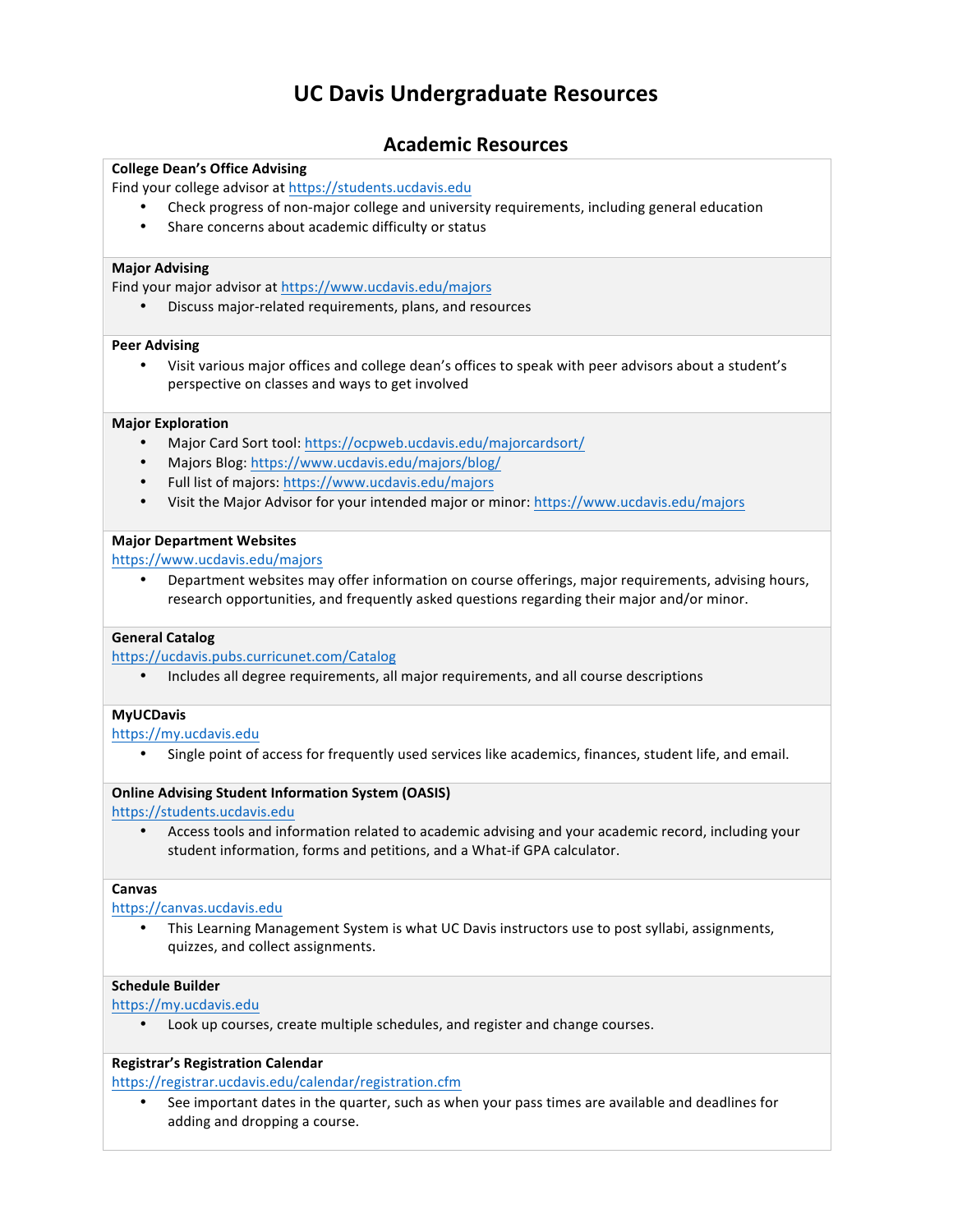### **Academic Assistance and Tutoring Centers (AATC)**

https://tutoring.ucdavis.edu 

Dutton Hall, 2nd Floor

Offers one-on-one and small group tutoring, study skills workshops, and essay writing help.

#### **Success Coaching and Learning Strategies**

https://opportunity.ucdavis.edu/services/scls

117 South Hall

• Learn study skills and strategies for success in your classes through workshops and one-on-one advising

#### **Internship and Career Center (ICC)**

#### http://icc.ucdavis.edu

South Hall, 2nd Floor

- Offers internship and career advising via drop-in office hours, online and by appointment
- Provides workshops each quarter and hosts seven career fairs throughout the year
- Search for on- and off-campus jobs through the Handshake portal

#### **Pre-Professional and Graduate School Advising**

https://opportunity.ucdavis.edu

South Hall, 1st Floor

- Learn about course requirements and pathways for graduate and professional programs.
- Discuss how to make yourself a competitive applicant

#### **Health Professions Advising (HPA)**

http://hpa.ucdavis.edu

1090 Orchard Road (near the Student Health & Wellness Center)

- Serves all students pursuing any health profession or allied health field
- Hosts many evens and workshops throughout the year

#### **Undergraduate Research Center (URC)**

#### http://urc.ucdavis.edu

Student Community Center, 2nd Floor

- Offers info sessions, advising, educational programs, and workshops on undergraduate research.
- Hosts the annual Undergraduate Research Conference for UC Davis students.
- Houses mentorship and research programs for undergrads such as Mentorships for Undergraduate Research Participants in the Physical and Mathematical Sciences (MURPPS) and the NSF California Alliance for Minority Participation (NSF CAMP).

#### **Global Learning Hub**

https://globallearning.ucdavis.edu/

International Center, Suite 1120

Connect with a variety of global learning opportunities abroad or locally, including study abroad programs, lobal internships, service learning, and research opportunities

#### **Library**

**https://library.ucdavis.edu**

• Access study space, physical or online academic resources, and course textbook reserves

## **Community Resources**

## **AB540 and Undocumented Student Center**

https://undocumented.ucdavis.edu

Student Community Center, 1<sup>st</sup> floor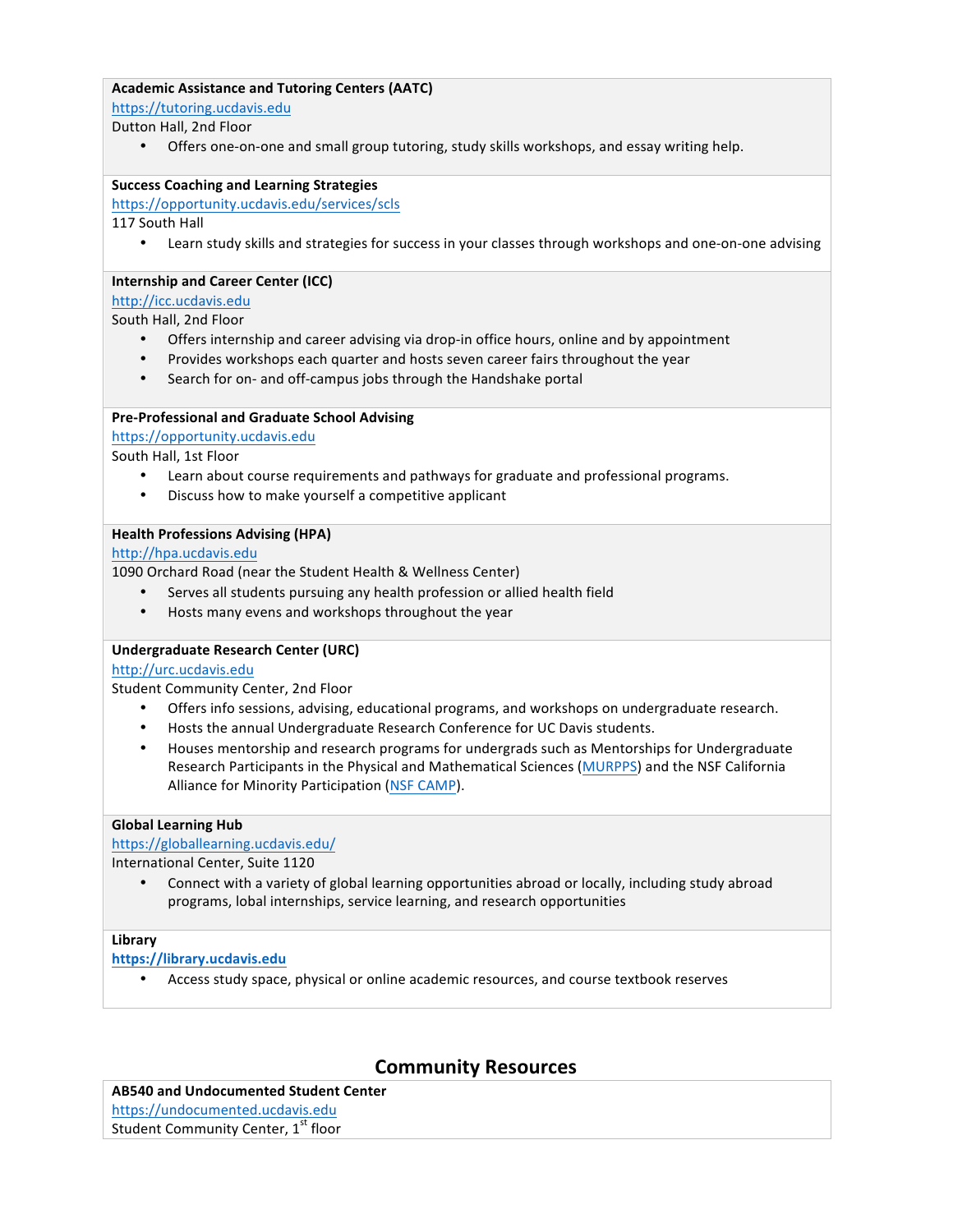- Offer holistic support and resources to AB540 and undocumented students on campus
- Provides workshops, ally training, and symposia on topics related to immigration and education

#### **Center for African Diaspora Student Success (CADSS)**

https://cadss.ucdavis.edu 

South Silo building,  $2^{nd}$  floor

- Student Support, academic and professional advising, and a sense of community
- African Diaspora student organizations: https://cadss.ucdavis.edu/resources/student-organizations

#### **Center for Chicanx and Latinx Academic Student Success (CCLASS)**

http://cclass.ucdavis.edu

Memorial Union (MU), 2nd Floor

- Student academic and social support and a sense of community.
- Leadership, career and employment opportunities
- Chicanx student organizations: https://aggielife.ucdavis.edu/organizations?query=chicanx

#### **Center for Leadership and Learning (CLL)**

#### http://cll.ucdavis.edu

1350 The Grove

Offers a variety of co-curricular certificate programs, workshops, and activities to help you develop your leadership and professional skills

#### **Center for Student Involvement (CSI)**

### http://csi.ucdavis.edu

Memorial Union (MU), 4th Floor

- Helps groups operate successfully on campus and supports the educational experience which organizations provide for student members - as well as the entire campus community.
- Close to 1000 registered student organizations (clubs + Greek Organizations)

#### **Cross Cultural Center (CCC)**

#### http://ccc.ucdavis.edu

Student Community Center, 1st Floor

Offers various workshops and programs every quarter in an effort to cultivate critical consciousness and cultural competency including, but not limited to, P.E.A.C.E. forums, the R.E.A.C.H. Retreat, Asian Pacific Culture Week, Black Family Week, La Raza Culture Days, ME/SA Community Week, Mixed Heritage Week, Native American Culture Days, and the powwow

#### **Educational Opportunity Program (EOP)**

#### https://opportunity.ucdavis.edu/programs/eop

EOP Cottage

EOP helps first-generation and low-income students with academic and personal success in college

#### **Guardian Scholars Program**

https://opportunity.ucdavis.edu/programs/guardian-scholars

• Works to improve educational outcomes for foster youth and former foster youth by providing services and support relating to transition, graduation, and post-graduate planning.

Lesbian, Gay, Bisexual, Transgender, Queer, Intersex, Asexual Resource Center (LGBTQIARC) *Confidential* http://lgbtqia.ucdavis.edu

Student Community Center, 2st Floor

- Offers an open and inclusive space for students of all sexes, genders, and sexualities.
- Provides programs and resources that address sexism, cis-sexism, genderism, homophobia, biphobia, transphobia, and heterosexism

**Middle East, North Africa, and South Asian (MENASA) Student Resources**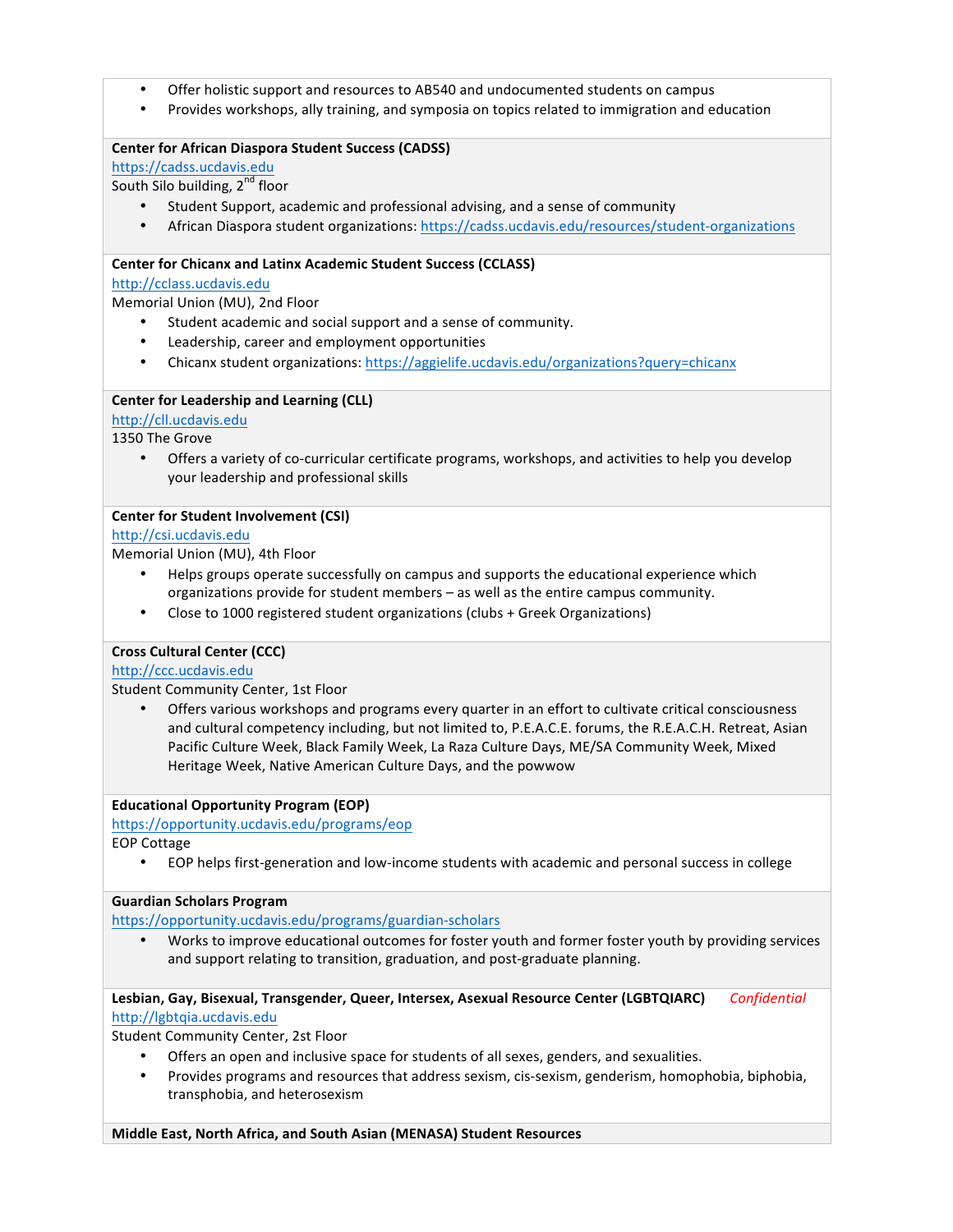#### https://menasa.ucdavis.edu/

MENASA Student Resources aims to create spaces for MENASA students to come together to create community, celebrate their cultural and religious diversity, as well as provide academic and social support to students.

#### **Native American Student Success Center (NAASSC)**

http://naassc.ucdavis.edu

University House 

- Offers community to students, staff, faculty and alumni from a wide variety of tribal backgrounds, experiences, and academic interests.
- Provides academic, social, and networking support.

#### **Services for International Students and Scholars (SISS)**

#### http://siss.ucdavis.edu

International Center, 3rd Floor 

- Offers incoming and current international students and scholars orientation services, assistance, information, and referral regarding financial, personal, cultural, and academic concerns.
- Provides drop-in and scheduled advising appointments, programs, and mentorship activities for students.

#### **Strategic Asian Pacific Islander (API) Retention Initiative**

https://studentaffairs.ucdavis.edu/student-life/ari

Dedicated to the academic, personal, and professional success of all UC Davis students who identify with the API community.

#### **Student Disability Center (SDC)**

https://sdc.ucdavis.edu

#### 54 Cowell Building

- Provides support for students with disabilities (Learning, Vision, Hearing, Medical, Psychological, Mobility)
- Determines eligibility for academic accommodations

#### **Student Recruitment and Retention Center (SRRC)**

#### http://srrc.ucdavis.edu

Student Community Center, 1st Floor

- Provides student-run and student-initiated programs that foster holistic academic and personal development while raising political and cultural awareness.
- Offers open study spaces for students and holistic support services through: Filipinx Outreach and Retention Collective: Transfer & Non-traditional Student Support & Empowerment, SAFE: Southeast Asians Furthering Education, and Yik'al Kuyum

#### **Transfer and Reentry Center**

#### http://trc.ucdavis.edu

1210 Dutton Hall

- Assists all transfer students (junior college or community college to UC Davis, UC to UC Davis, out of state to UC Davis) and reentry students.
- Offers support for academics, adjusting to UC Davis, or finding a referral to address specific issues and concerns.

### **Veteran's Success Center**

#### http://vsc.ucdavis.edu

Memorial Union (MU), 2nd Floor

- Provides services to student veterans, service members, and dependents of the Armed Services.
- Offers academic, social, transition, and network support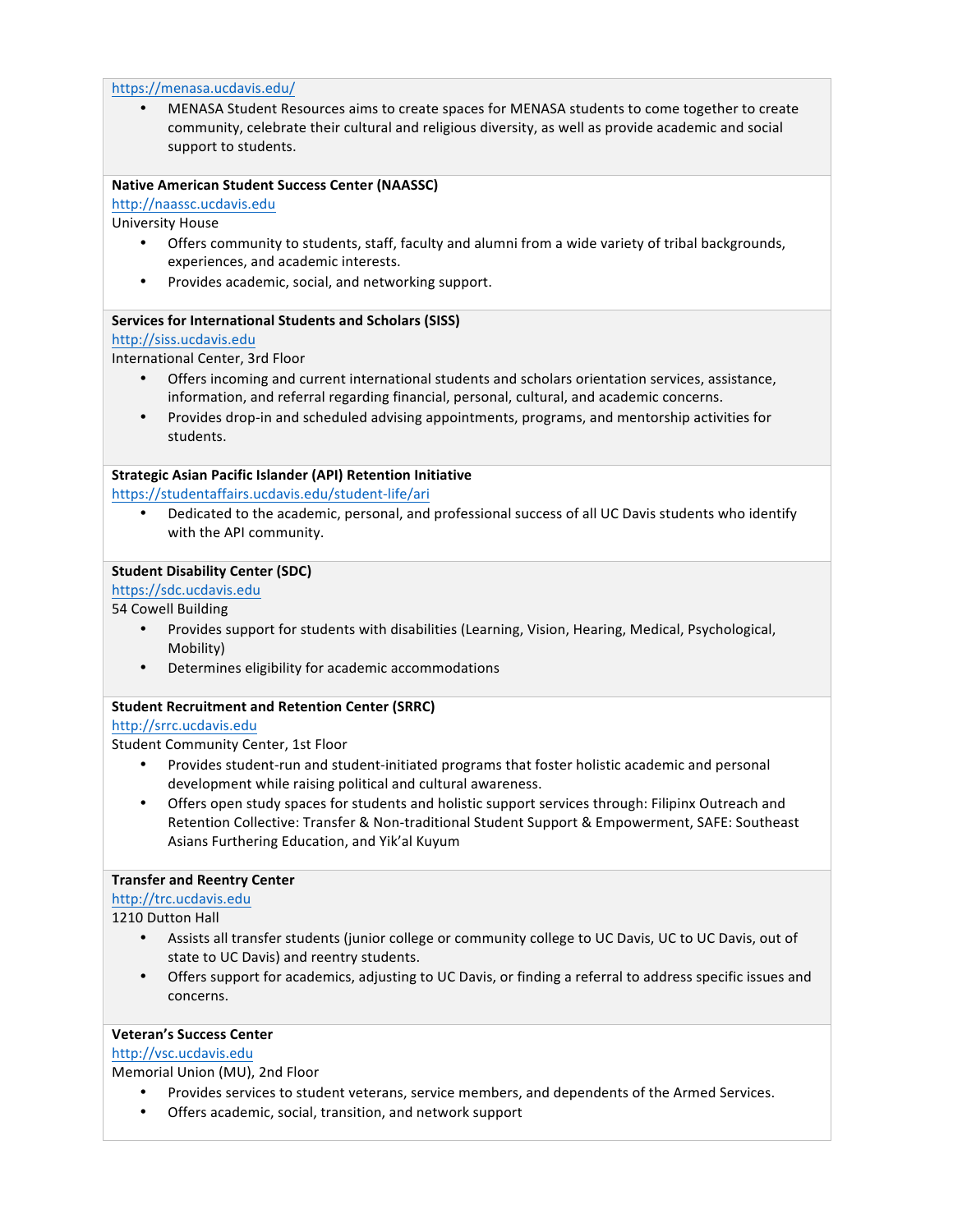#### **Women's Resources and Research Center (WRRC)** *Confidential Resource* http://wrrc.ucdavis.edu

## North Hall, 1st Floor

- Offers a space for students to learn about resources and educational programs that focus on gender equity and social justice.
- Provides several workshops and programs each quarter that allows students to take part in promoting gender equity and community empowerment.

# **Mental Health, Physical Health, and Advocacy Resources**

### **Student Health and Counseling Services (SHCS)** *Confidential Resource*

#### https://shcs.ucdavis.edu

Student Health Center and 219 North Hall (counseling)

- Student Health and Wellness Center provides students with wellness and injury care
- Counseling Services provides free individual, group, and online counseling: By appointment only at https://shcs.ucdavis.edu/services/appointments or call (530) 752-2349

#### **Acute Care options for immediate help**

- **Call** (530) 752-2349 and ask for Acute Care
- **Call after-hours** (530) 752-0871 and follow the prompt to dial "5" to reach a counselor
- Drop in to Acute Care on the first floor of the Student Health & Wellness Center MTRF 8am-5pm and Wednesday 9am-5pm.
- Drop in to North Hall between the hours of 11am-4pm to access the Crisis Consultation Service
- Text a counselor. The Crisis Text Line is a free, 24/7, immediate and confidential texting service for those in crisis. Text "relate" to 741741 from anywhere in the US to text with a trained Crisis Counselor.
- Is there immediate danger to yourself or others? Call 911 right away

#### **College Counselors**

Make an appointment: https://shcs.ucdavis.edu/services/appointments or call (530) 752-2349 or contact an advisor through Health-e-Messaging: https://shcs.ucdavis.edu/hem

- College of Ag. and Env. Sciences: Annie Han, ahan@ucdavis.edu, (530) 752-2349
- College of Biological Sciences: Megan Brown, mgnbrown@ucdavis.edu, (530) 752-0410
- College of Engineering: Chris Le, chdle@ucdavis.edu, (530) 752-0871
- College of Letters and Science: Adriana Torres, atorres@shcs.ucdavis.edu, (530) 752-0392

#### **Community Advising Network (CAN) Counselors**

https://shcs.ucdavis.edu/services/can

Make an appointment: https://shcs.ucdavis.edu/services/appointments or call (530) 752-2349 or contact an advisor through Health-e-Messaging: https://shcs.ucdavis.edu/hem

• Trained mental health counselors located in each college and many campus offices and resource centers

#### **Each Aggie Matters**

https://eachaggiematters.ucdavis.edu

- Find the resource that works for you
- Mental Health map: https://eachaggiematters.ucdavis.edu/resources/maps/mental-health-map

#### **Campus Recreation**

#### https://campusrecreation.ucdavis.edu/

Exercise individually or in group classes at the Activities and Recreation Center (ARC), or check out the Rec Pool, Craft Center, Equestrian Center, Club Sports, Outdoor Adventures, and much more

**Aggie Compass**